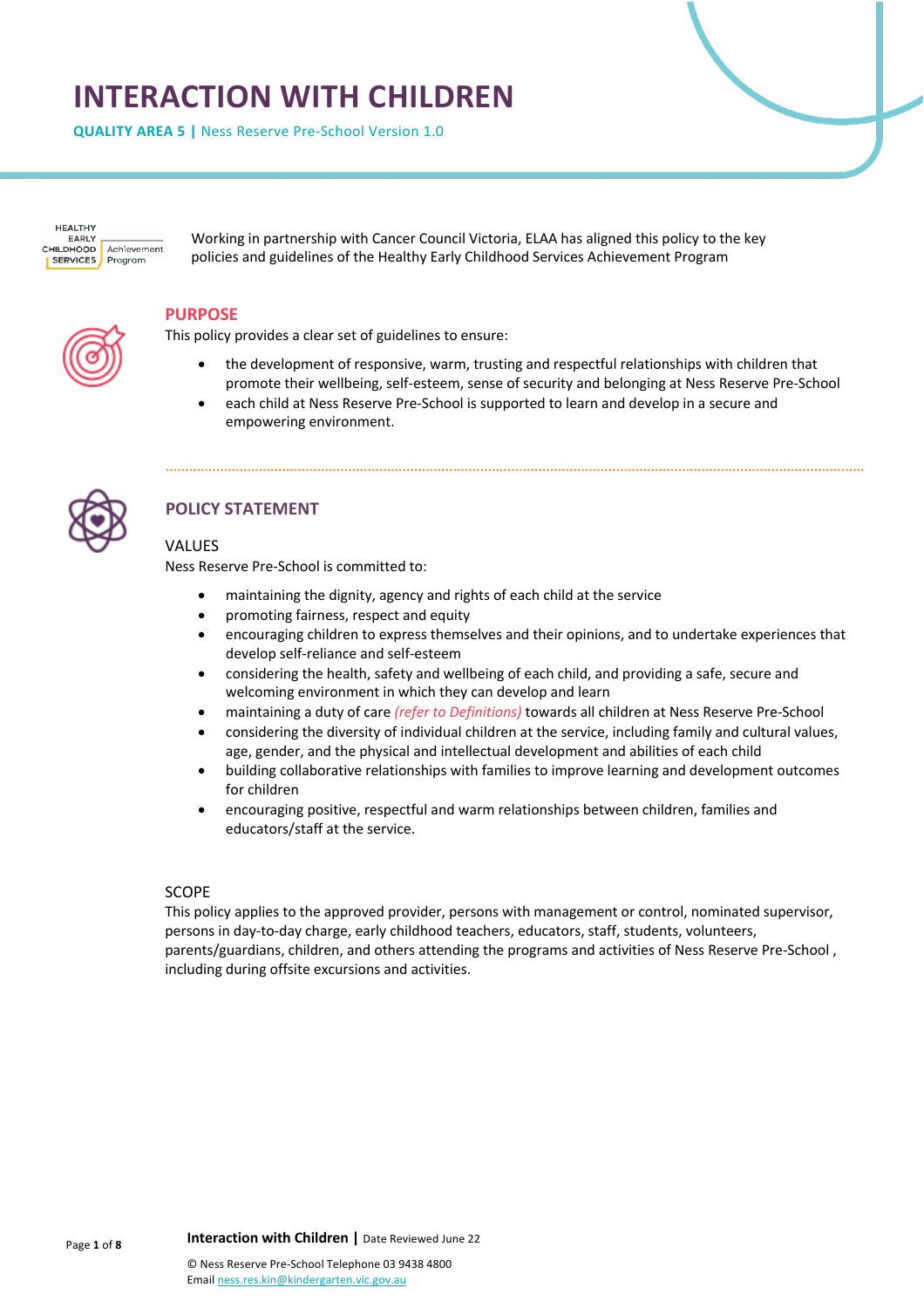| <b>RESPONSIBILITIES</b>                                                                                                                                                                                                                                                                                                                                                                    | with management or control<br>Approved provider and persons | persons in day-to-day charge<br>Nominated supervisor and | educators and all other staff<br>Early childhood teacher, | Parents/guardians | students<br>Contractors, volunteers and |
|--------------------------------------------------------------------------------------------------------------------------------------------------------------------------------------------------------------------------------------------------------------------------------------------------------------------------------------------------------------------------------------------|-------------------------------------------------------------|----------------------------------------------------------|-----------------------------------------------------------|-------------------|-----------------------------------------|
| Developing and implementing the Interactions with Children<br>Policy in consultation with stakeholders, and ensuring that it<br>reflects the philosophy, beliefs and values of the service                                                                                                                                                                                                 | $\sqrt{ }$                                                  | $\sqrt{}$                                                | $\sqrt{}$                                                 | $\sqrt{}$         |                                         |
| Ensuring all stakeholders are provided with a copy of the<br>Interactions with Children Policy and comply with its<br>requirements                                                                                                                                                                                                                                                         | $\sqrt{ }$                                                  | $\sqrt{}$                                                | $\sqrt{}$                                                 | $\sqrt{}$         |                                         |
| Ensuring all staff are aware of the service's expectations<br>regarding positive, respectful and appropriate behaviour, and<br>acceptable responses and warm, trusting and reciprocal<br>interactions when working with children and families (refer to<br>Code of Conduct Policy)                                                                                                         | $\sqrt{ }$                                                  | $\sqrt{}$                                                |                                                           |                   |                                         |
| Ensuring children are adequately supervised (refer to Definitions)<br>and that educator-to-child ratios are maintained at all times<br>(refer to Supervision of Children Policy)                                                                                                                                                                                                           | $\sqrt{ }$                                                  | $\sqrt{}$                                                | $\sqrt{}$                                                 |                   | $\sqrt{}$                               |
| Ensuring the environment at the service is safe, secure, free from<br>any hazards (National Law: Section 167) (refer to Child Safe<br>Environment Policy, Occupational Health and Safety Policy and<br>Supervision of Children Policy) and promotes the active<br>participation of every child                                                                                             | $\sqrt{ }$                                                  | $\sqrt{}$                                                | $\sqrt{}$                                                 |                   |                                         |
| Ensuring the size and composition of groups is considered to<br>ensure all children are provided with the best opportunities for<br>quality interactions and relationships with each other and with<br>adults at the service (Regulation $156(2)$ ). Smaller group sizes are<br>considered optimal, to promote intentional teaching strategies<br>and responsive engagement opportunities. | N                                                           | V                                                        | $\sqrt{}$                                                 |                   |                                         |
| Developing and implementing educational programs that are<br>delivered in accordance with an approved learning framework<br>(refer to Definitions), are based on the developmental needs,<br>interests and experiences of each child, and take into account<br>the individual differences and strengths of each child (refer to<br><b>Inclusion and Equity Policy)</b>                     | √                                                           | $\sqrt{}$                                                | V                                                         |                   |                                         |
| Ensuring the educational program contributes to the<br>development of children to have a strong sense of wellbeing and<br>identity, and to be connected, confident, involved and effective<br>learners and communicators (Regulation 73) (refer to Curriculum<br><b>Development Policy)</b>                                                                                                | $\sqrt{ }$                                                  | $\sqrt{}$                                                | $\sqrt{}$                                                 |                   |                                         |
| Ensuring that the service provides education and care to children<br>in a way that:                                                                                                                                                                                                                                                                                                        | $\sqrt{ }$                                                  | $\sqrt{}$                                                | $\sqrt{}$                                                 |                   | $\sqrt{}$                               |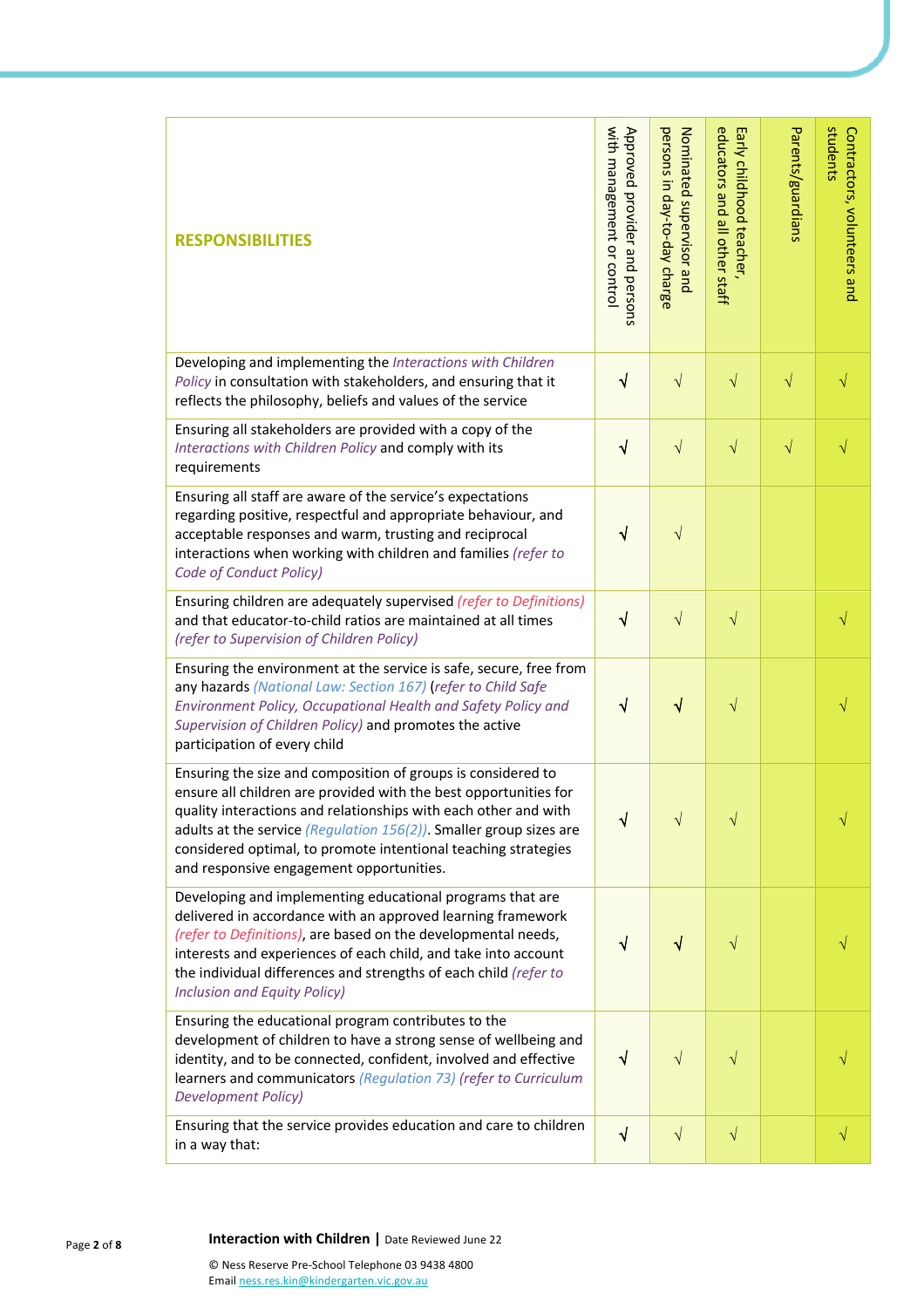| encourages children to express themselves and their<br>$\bullet$<br>opinions                                                           |            |            |           |           |           |
|----------------------------------------------------------------------------------------------------------------------------------------|------------|------------|-----------|-----------|-----------|
| allows children to undertake experiences that develop<br>self-reliance and self-esteem                                                 |            |            |           |           |           |
| maintains the dignity and the rights of each child at all<br>٠                                                                         |            |            |           |           |           |
| times<br>offers positive guidance and encouragement towards<br>$\bullet$                                                               |            |            |           |           |           |
| acceptable behaviour                                                                                                                   |            |            |           |           |           |
| has regard to the cultural and family values, age, and                                                                                 |            |            |           |           |           |
| the physical and intellectual development and abilities<br>of each child being educated and cared for (Regulation                      |            |            |           |           |           |
| 155)                                                                                                                                   |            |            |           |           |           |
| Ensure that Ness Reserve Pre-School provides children with                                                                             |            |            |           |           |           |
| opportunities to interact and develop positive relationships with<br>each other, and with the staff and volunteers at the service      | $\sqrt{ }$ | $\sqrt{}$  | $\sqrt{}$ |           |           |
| (Regulation 156(1))                                                                                                                    |            |            |           |           |           |
| Ensuring clear documentation of the assessment and evaluation                                                                          |            |            |           |           |           |
| of each child's:                                                                                                                       |            |            |           |           |           |
| developmental needs, interests, experiences and                                                                                        | $\sqrt{}$  | $\sqrt{}$  | $\sqrt{}$ |           |           |
| program participation<br>progress against the outcomes of the educational                                                              |            |            |           |           |           |
| program (Regulation 74) (refer to Curriculum                                                                                           |            |            |           |           |           |
| <b>Development Policy)</b>                                                                                                             |            |            |           |           |           |
| Ensuring that procedures are in place for effective daily<br>communication with parents/guardians to share information                 |            |            |           |           |           |
| about children's learning, development, interactions, behaviour                                                                        | √          | $\sqrt{}$  | $\sqrt{}$ |           |           |
| and relationships                                                                                                                      |            |            |           |           |           |
| Supporting ECT/educators/staff to access resources and gain                                                                            |            |            |           |           |           |
| appropriate training, knowledge and skills for the<br>implementation of this policy, including promoting social,                       | $\sqrt{}$  | $\sqrt{}$  |           |           |           |
| emotional and mental health and wellbeing                                                                                              |            |            |           |           |           |
| Ensuring that staff members at Ness Reserve Pre-School who                                                                             |            |            |           |           |           |
| work with children are aware that it is an offence to subject a                                                                        |            |            |           |           |           |
| child to any form of corporal punishment, or any discipline that is                                                                    | √          |            |           |           |           |
| unreasonable or excessive in the circumstances (National Law:<br>Section 166)                                                          |            |            |           |           |           |
| Promoting collaborative relationships between children/families                                                                        |            |            |           |           |           |
| and program support groups (if required) (refer to Definitions),                                                                       | $\sqrt{ }$ | $\sqrt{}$  | $\sqrt{}$ | $\sqrt{}$ |           |
| to improve the quality of children's education and care                                                                                |            |            |           |           |           |
| experiences                                                                                                                            |            |            |           |           |           |
| Ensuring notifications of serious incidents (refer to Definitions)<br>are made to the regulatory authority (DET) (refer to Definition) |            |            |           |           |           |
| through the NQA IT System (refer to Definitions) as soon as is                                                                         | √          | V          |           |           |           |
| practicable but not later than 24 hours after the occurrence                                                                           |            |            |           |           |           |
| (National Law: Section 174(2)(a), Regulations 176 (2)(a))                                                                              |            |            |           |           |           |
| Notifying DET within 24 hours of becoming aware of a notifiable                                                                        |            |            |           |           |           |
| complaint (refer to Definitions) or allegation regarding the safety,<br>health and/or welfare of a child at the service (National Law: | $\sqrt{}$  | $\sqrt{}$  |           |           |           |
| Section 174(2)(b), Regulations 176 (2)(a))                                                                                             |            |            |           |           |           |
| Ensuring that where the service has been notified of a court                                                                           | $\sqrt{ }$ | $\sqrt{ }$ | $\sqrt{}$ |           | $\sqrt{}$ |
| order prohibiting an adult from contacting an enrolled child,                                                                          |            |            |           |           |           |

### **<sup>8</sup> Interaction with Children |** Date Reviewed June 22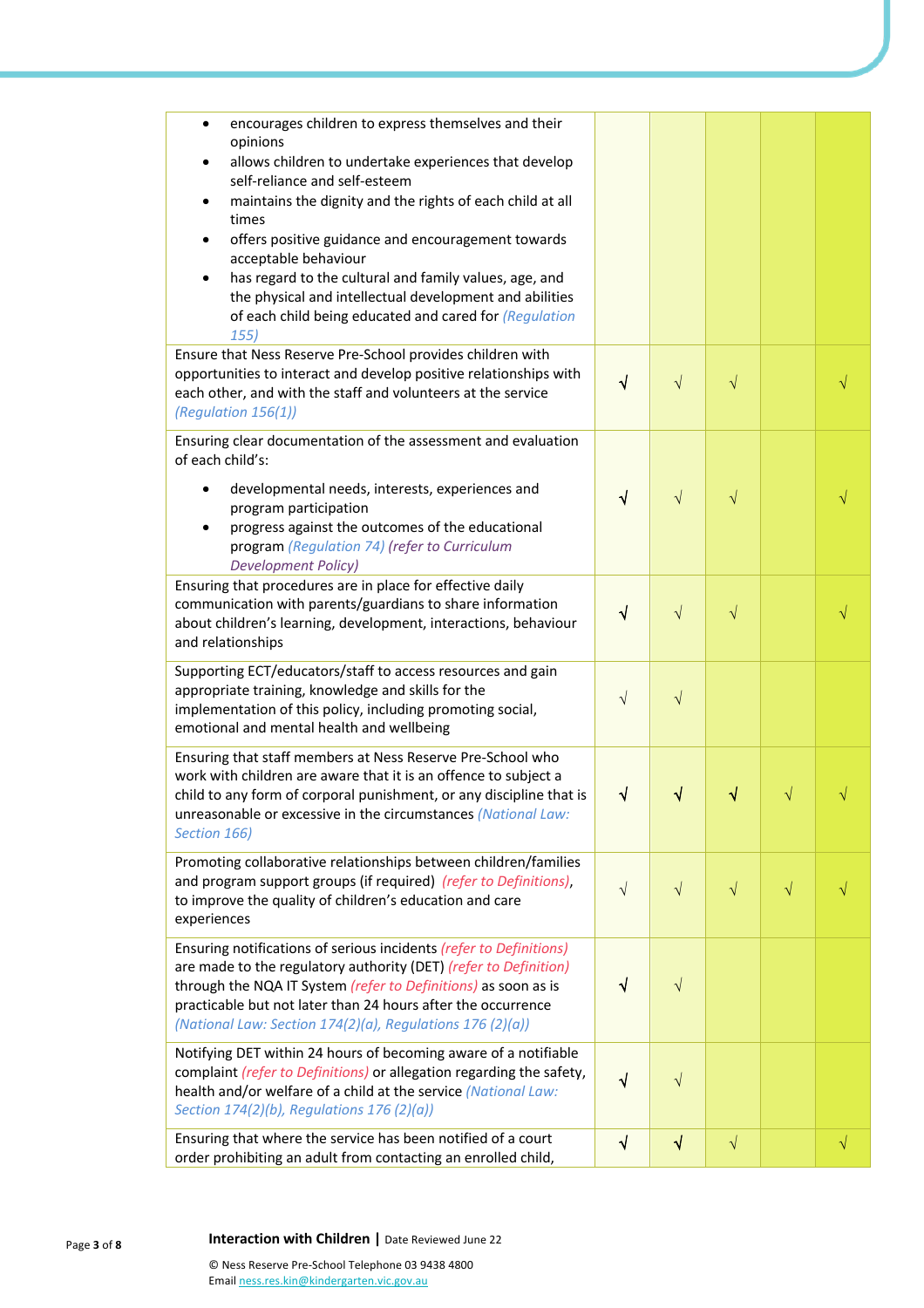| such contact does not occur while the child is on the service<br>premises                                                                                                                                                                                                                                       |            |            |            |           |   |
|-----------------------------------------------------------------------------------------------------------------------------------------------------------------------------------------------------------------------------------------------------------------------------------------------------------------|------------|------------|------------|-----------|---|
| Ensuring all staff, volunteers and contractors use positive and<br>respectful strategies to assist children to manage their own<br>behaviour, and to respond appropriately to conflict and the<br>behaviour of others                                                                                           | $\sqrt{ }$ | $\sqrt{}$  | $\sqrt{}$  |           | V |
| Developing links with and referral pathways to services and/or<br>program support groups (refer to Definitions) to support children<br>experiencing social, emotional and behavioural difficulties and<br>their families                                                                                        | $\sqrt{}$  | $\sqrt{}$  | $\sqrt{}$  |           |   |
| Ensuring that there is a behaviour guidance plan (refer to<br>Definitions) developed for a child if educators are concerned that<br>the child's behaviour may put the child themselves, other<br>children, educators/staff and/or others at risk                                                                | $\sqrt{}$  | $\sqrt{}$  | $\sqrt{}$  | $\sqrt{}$ |   |
| Ensuring that parents/guardians and program support groups<br>(refer to Definitions) (as appropriate) are consulted if an<br>individual behaviour guidance plan has not resolved the<br>challenging behaviour                                                                                                   | $\sqrt{}$  | $\sqrt{}$  | $\sqrt{}$  | $\sqrt{}$ |   |
| Working collaboratively with educators/staff and program<br>support groups (refer to Definitions) to develop or review an<br>individual behaviour guidance plan for their child, where<br>appropriate.                                                                                                          | $\sqrt{}$  | $\sqrt{}$  | $\sqrt{}$  | $\sqrt{}$ |   |
| Setting clear timelines for review and evaluation of the<br>behaviour guidance plan.                                                                                                                                                                                                                            | $\sqrt{ }$ | $\sqrt{ }$ | $\sqrt{}$  |           |   |
| Providing information, ideas and practical strategies to families,<br>educators and staff on a regular basis to promote and support<br>health and wellbeing in the service and at home                                                                                                                          | $\sqrt{ }$ | $\sqrt{}$  | $\sqrt{}$  |           |   |
| Consulting with, and seeking advice from, DET if a suitable and<br>mutually agreeable behaviour guidance plan cannot be<br>developed                                                                                                                                                                            | $\sqrt{}$  | $\sqrt{ }$ | $\sqrt{ }$ |           |   |
| Investigating the availability of extra assistance, such as<br>Kindergarten Inclusion Support (refer to Definitions) or training,<br>by contacting the regional Preschool Field Officer (refer to<br>Definitions), specialist children's services officers from DET or<br>other agencies working with the child | √          | $\sqrt{}$  | V          |           |   |
| Ensuring that additional resources are sourced, if required, to<br>implement a behaviour guidance plan                                                                                                                                                                                                          | √          | $\sqrt{ }$ |            |           |   |
| Ensuring that educators/staff at the service are provided with<br>appropriate training to guide the actions and their responses to a<br>child/children with challenging behaviour.                                                                                                                              | $\sqrt{ }$ | $\sqrt{ }$ |            |           |   |
| Informing educators/staff of concerns, events or incidents that<br>may impact on their child's behaviour at the service (e.g. moving<br>house, relationship issues, a new sibling)                                                                                                                              |            |            |            | $\sqrt{}$ |   |
| Maintaining confidentiality (refer to Privacy and Confidentiality<br>Policy)                                                                                                                                                                                                                                    | $\sqrt{}$  | $\sqrt{ }$ | $\sqrt{}$  | $\sqrt{}$ |   |
| BOLD tick $\sqrt{}$ indicates legislation requirement                                                                                                                                                                                                                                                           |            |            |            |           |   |

# Page **<sup>4</sup>** of **<sup>8</sup> Interaction with Children |** Date Reviewed June 22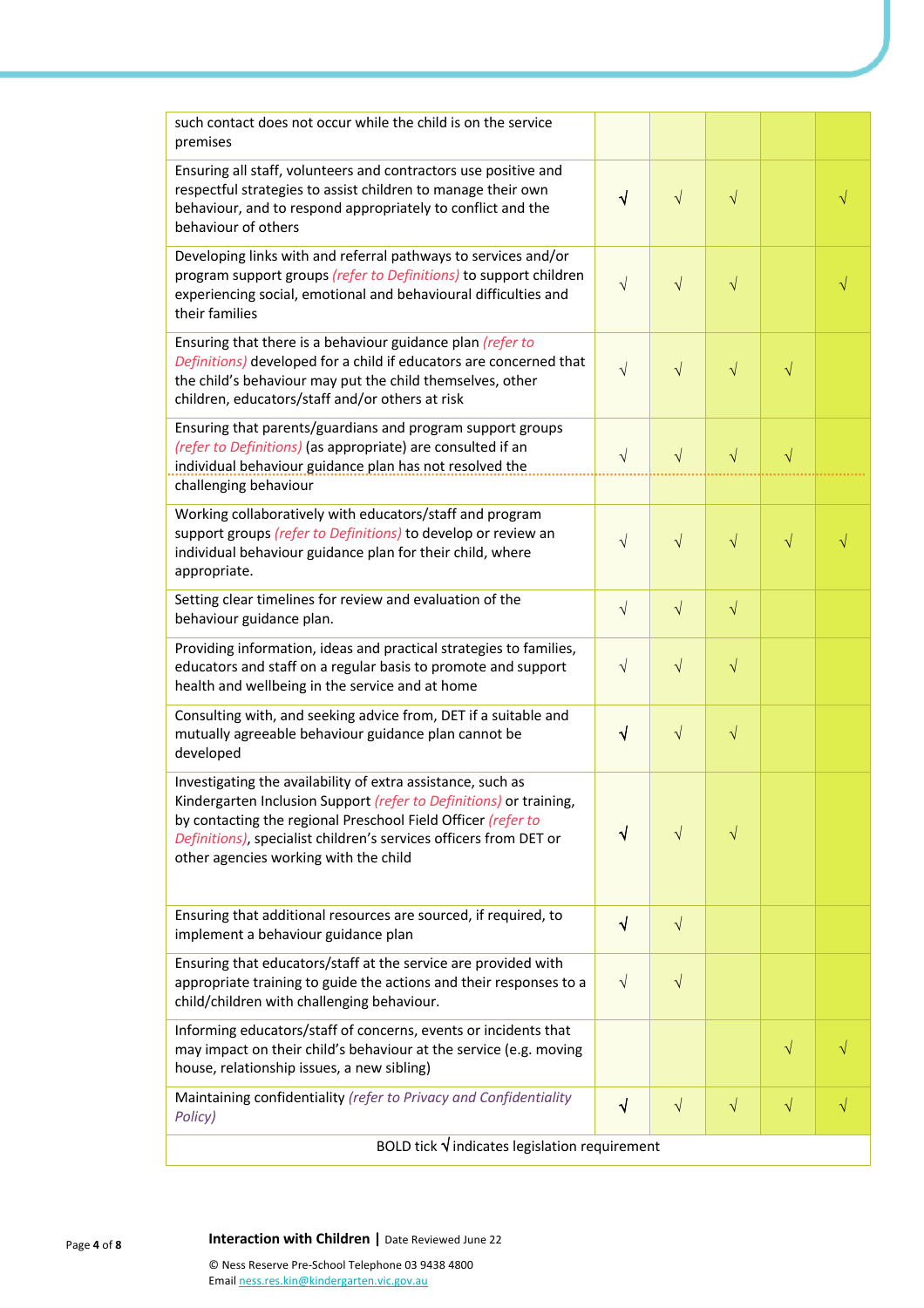## **BACKGROUND AND LEGISLATION**

#### **BACKGROUND**

The United Nations Convention on the Rights of the Child is founded on respect for the dignity and worth of each individual, regardless of race, colour, gender, language, religion, opinions, wealth, birth status or ability. When children experience nurturing and respectful reciprocal relationships with educators, they develop an understanding of themselves as competent, capable and respected. Relationships are the foundation for the construction of identity, and help shape children's thinking about who they are, how they belong and what influences them [Early Years Learning Framework, p. 20; Framework for School Age Care, p. 19]

'Constructive everyday interactions and shared learning opportunities form the basis of equitable, respectful and reciprocal relationships between educators and children. Educators who are actively engaged in children's learning and share decision-making with them, use their everyday interactions during play, routines and ongoing projects to stimulate children's thinking and to enrich their learning. These relationships provide a solid foundation from which to guide and support children as they develop the self-confidence and skills to manage their own behaviour, make decisions and relate positively and effectively to others.' *(Guide to National Quality Framework – refer to Sources)*

*Child Safe Standard 3* requires services to have strategies to empower children about their rights, ensure children can participate in decisions affecting them and are taken seriously. When children feel respected and valued, they are much more likely to speak up about issues of safety and wellbeing. Enabling and promoting empowerment and the participation of children within a service has multiple benefits in addition to enhancing the safety of children, including demonstrating a commitment to upholding the rights of children, checking that what the service is doing is what children want and building the communication and leadership skills of children.

In developing an *Interactions with Children Policy*, early childhood education and care services must review and reflect on the philosophy, beliefs and values of the service, particularly with regard to the relationships with children. The development of this policy should also be informed by the service's *Code of Conduct Policy*.

#### LEGISLATION AND STANDARDS

Relevant legislation and standards include but are not limited to:

- Charter of Human Rights and Responsibilities Act 2006 (Vic)
- Children, Youth and Families Act 2005 (Vic)
- Child Wellbeing and Safety Act 2005 (Vic)
- Child Wellbeing and Safety Amendment (Child Safe Standards) Act 2015 (Vic)
- Disability Discrimination Act 1992 (Cth)
- Education and Care Services National Law Act 2010
- Education and Care Services National Regulations 2011
- Equal Opportunity Act 2010 (Vic)
- National Quality Standard, Quality Area 5: Relationships with Children

The most current amendments to listed legislation can be found at:

- Victorian Legislation Victorian Law Today: www.legislation.vic.gov.au
- Commonwealth Legislation Federal Register of Legislation: www.legislation.gov.au



Page **<sup>5</sup>** of **<sup>8</sup> Interaction with Children |** Date Reviewed June 22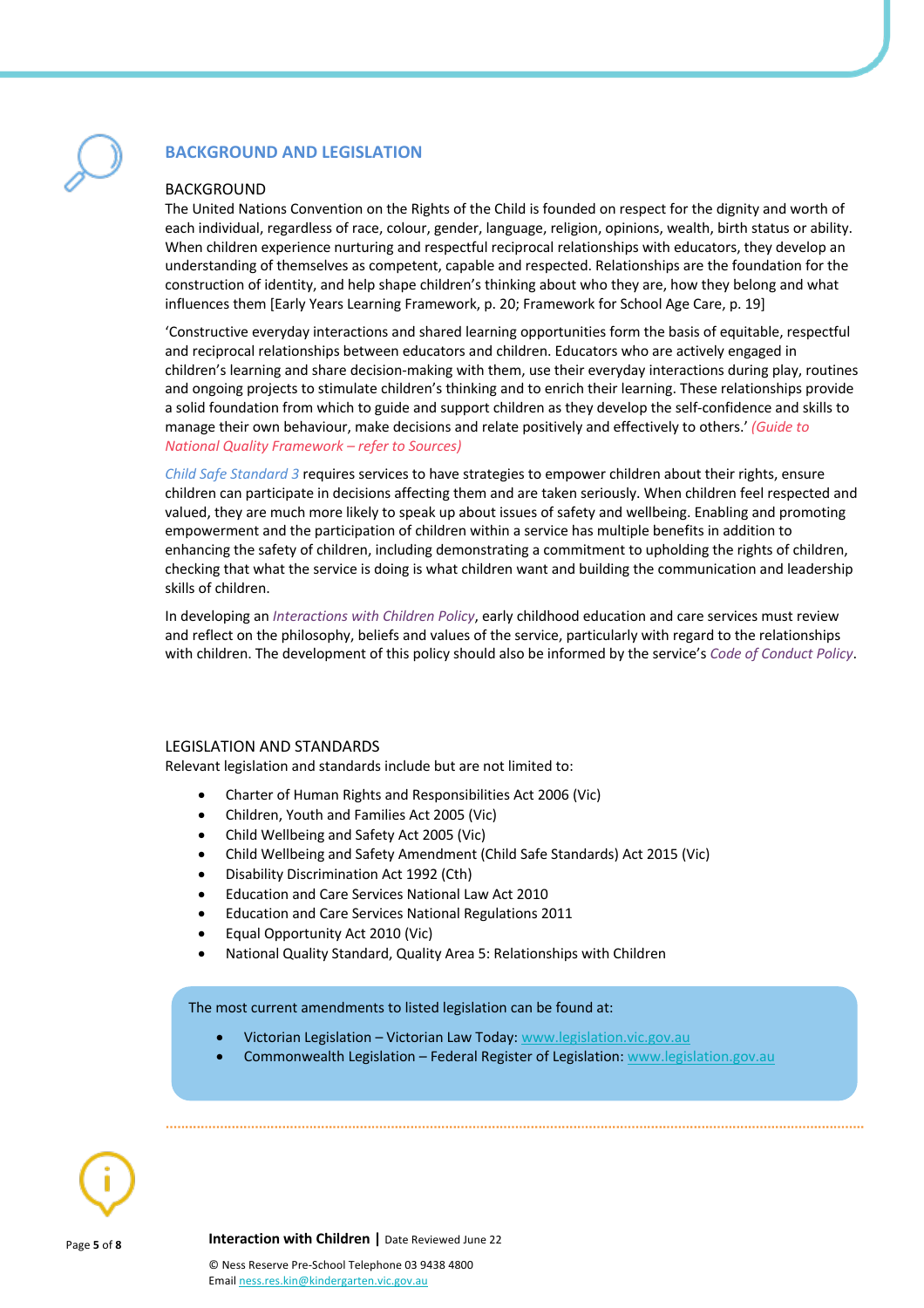#### **DEFINITIONS**

The terms defined in this section relate specifically to this policy. For regularly used terms e.g. Approved provider, Nominated supervisor, Notifiable complaints, Serious incidents, Duty of care, etc. refer to the Definitions file of the PolicyWorks catalogue.

**Adequate supervision:** entails all children (individuals and groups) in all areas of the service, being in sight and/or hearing of an educator at all times including during toileting, sleep, rest and transition routines. Services are required to comply with the legislative requirements for educator-to-child ratios at all times. Supervision contributes to protecting children from hazards that may emerge in play, including hazards created by the equipment used.

Adequate supervision refers to constant, active and diligent supervision of every child at the service. Adequate supervision requires that educators are always in a position to observe each child, respond to individual needs and immediately intervene if necessary. Variables affecting supervision levels include:

- number, age and abilities of children
- number and positioning of educators
- current activity of each child
- areas in which the children are engaged in an activity (visibility and accessibility)
- developmental profile of each child and of the group of children
- experience, knowledge and skill of each educator
- need for educators to move between areas (effective communication strategies).

**Behaviour guidance:** a means of assisting children in a positive and effective ways to help children gain understanding and learn skills that will help them learn to manage their own behaviour.

**Behaviour guidance plan:** A plan that documents strategies to assist an educator in guiding a child with diagnosed behavioural difficulties or challenging behaviours to self-manage their behaviour. The plan is developed in consultation with the nominated supervisor, early childhood teachers, educators, parents/guardians and families, and other professional support agencies as applicable.

**Challenging behaviour:** behaviour that can be described as:

- infringes on the rights of others
- disrupts others or causes disputes between children
- causes harm or risk to the child, other children, adults or living things
- is destructive to the environment and/or equipment
- inhibits the child's learning and relationship with others
- a chid presenting as shy, withdrawn or excessively passive in a way which is inhibiting their learning and/or development
- is inappropriate relative to the child's developmental age and background.

**Inclusion Support Program (ISP):** is a key component of the Government's Child Care Safety Net. The program provides support for eligible mainstream Early Childhood Education and Care services to build their capacity and capability to include children with additional needs, alongside their typically developing peers, so all children have genuine opportunities to access, participate and achieve positive learning outcomes. For more information visit: www.dese.gov.au

**Kindergarten Inclusion Support Program (KIS):** Supports funded kindergartens to plan and implement a program that is responsive to the individual abilities, interests and needs of children with a disability, developmental delay or complex medical needs.Long Day Care services can apply for the KIS program for their Victorian Government-funded kindergarten programs.

**Program Support Groups (PSG):** A program support group brings together key people to support the inclusion of children with disability or developmental delay, or complex medical needs, from the time of enrolment at kindergarten until they move to school. The group may include:

the early childhood teacher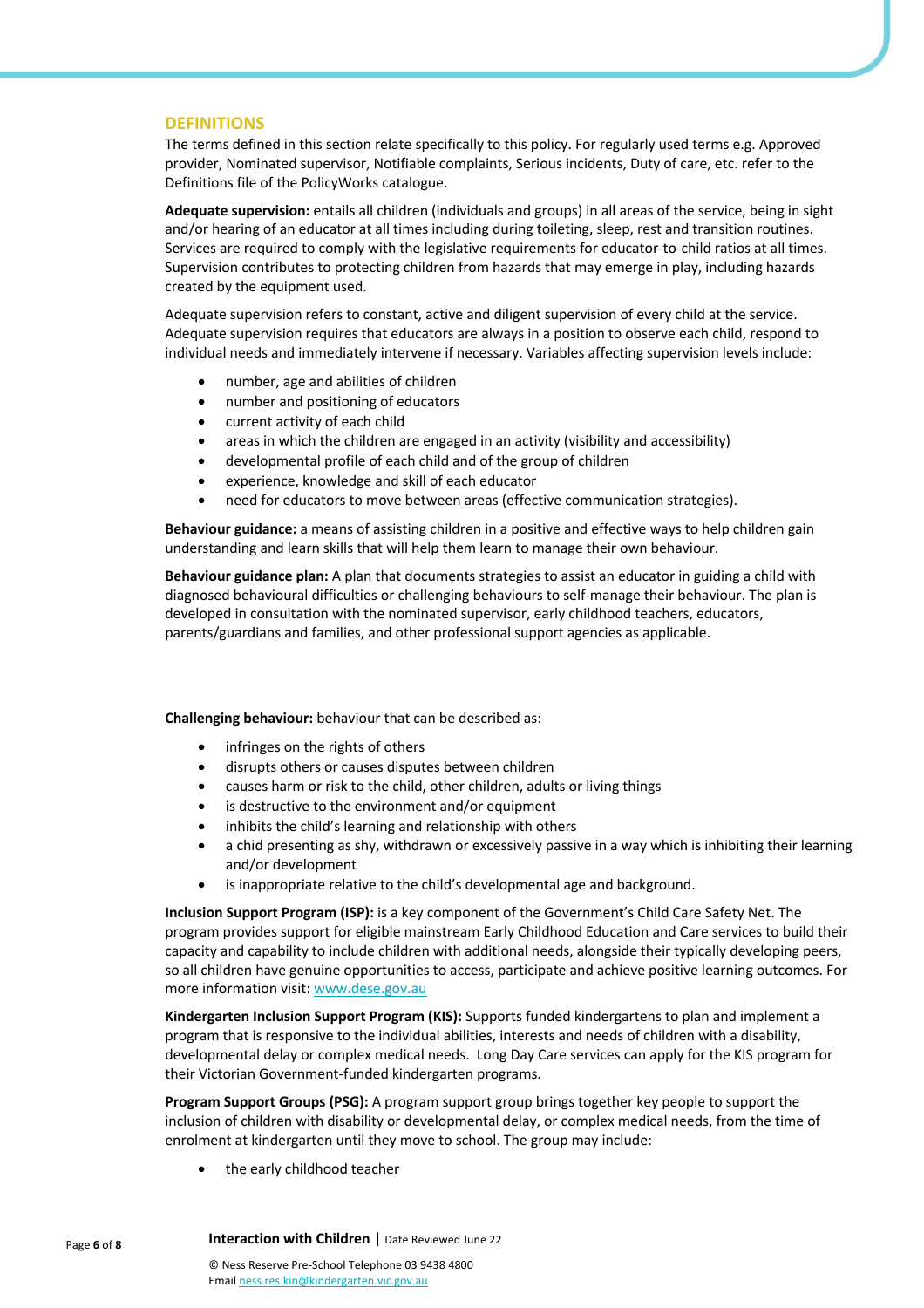- the child's parent/carer(s)
- early childhood intervention professionals
- a preschool field officer
- medical practitioners, therapists or other allied health professionals
- a support person if the child's parent/carer(s) chooses to use one.

**Mental health:** In early childhood, a child's mental health is understood as a child's ability to 'experience, regulate and express emotions; form close and secure interpersonal relationships; and explore the environment and learn – all in the context of family, community and cultural expectations for young children. Infant mental health is synonymous with healthy social and emotional development. https://beyou.edu.au/

**Preschool Field Officer (PSFO) Program:** The role of the PSFO Program to support the access and participation of children with additional needs in their kindergarten program. For more information visit: www.education.vic.gov.au



# **SOURCES AND RELATED POLICIES**

#### SOURCES

- Belonging, Being & Becoming The Early Years Learning Framework for Australia: www.acecqa.gov.au
- Child Safe Standards: www.ccyp.vic.gov.au
- Early Childhood Australia Code of Ethics: www.earlychildhoodaustralia.org.au
- Guide to the National Quality Framework, ACECQA: www.acecqa.gov.au
- Inclusion Support Program: www.dese.gov.au
- Kids Matter, an Australian mental health and well-being initiative set in primary schools and early childhood education and care services: https://beyou.edu.au
- The Kindergarten Funding Guide (DET): www.education.vic.gov.au
- United Nations Convention on the Rights of the Child: www.unicef.org
- Victorian Early Years Learning and Development Framework: www.acecqa.gov.au
- Victorian Inclusion Agency (VIA): ww.viac.com.au

#### RELATED POLICIES

- Child Safe Environment
- Code of Conduct
- Complaints and Grievances
- Curriculum Development
- Inclusion and Equity
- Occupational Health and Safety
- Privacy and Confidentiality
- Supervision of Children



#### **EVALUATION**

In order to assess whether the values and purposes of the policy have been achieved, the approved provider will:

- regularly seek feedback from everyone affected by the policy regarding its effectiveness
- monitor the implementation, compliance, complaints and incidents in relation to this policy
- keep the policy up to date with current legislation, research, policy and best practice
- revise the policy and procedures as part of the service's policy review cycle, or as required
- notifying all stakeholders affected by this policy at least 14 days before making any significant changes to this policy or its procedures, unless a lesser period is necessary due to risk *(Regulation 172 (2))*.

Page **<sup>7</sup>** of **<sup>8</sup> Interaction with Children |** Date Reviewed June 22

© Ness Reserve Pre-School Telephone 03 9438 4800 Email ness.res.kin@kindergarten.vic.gov.au